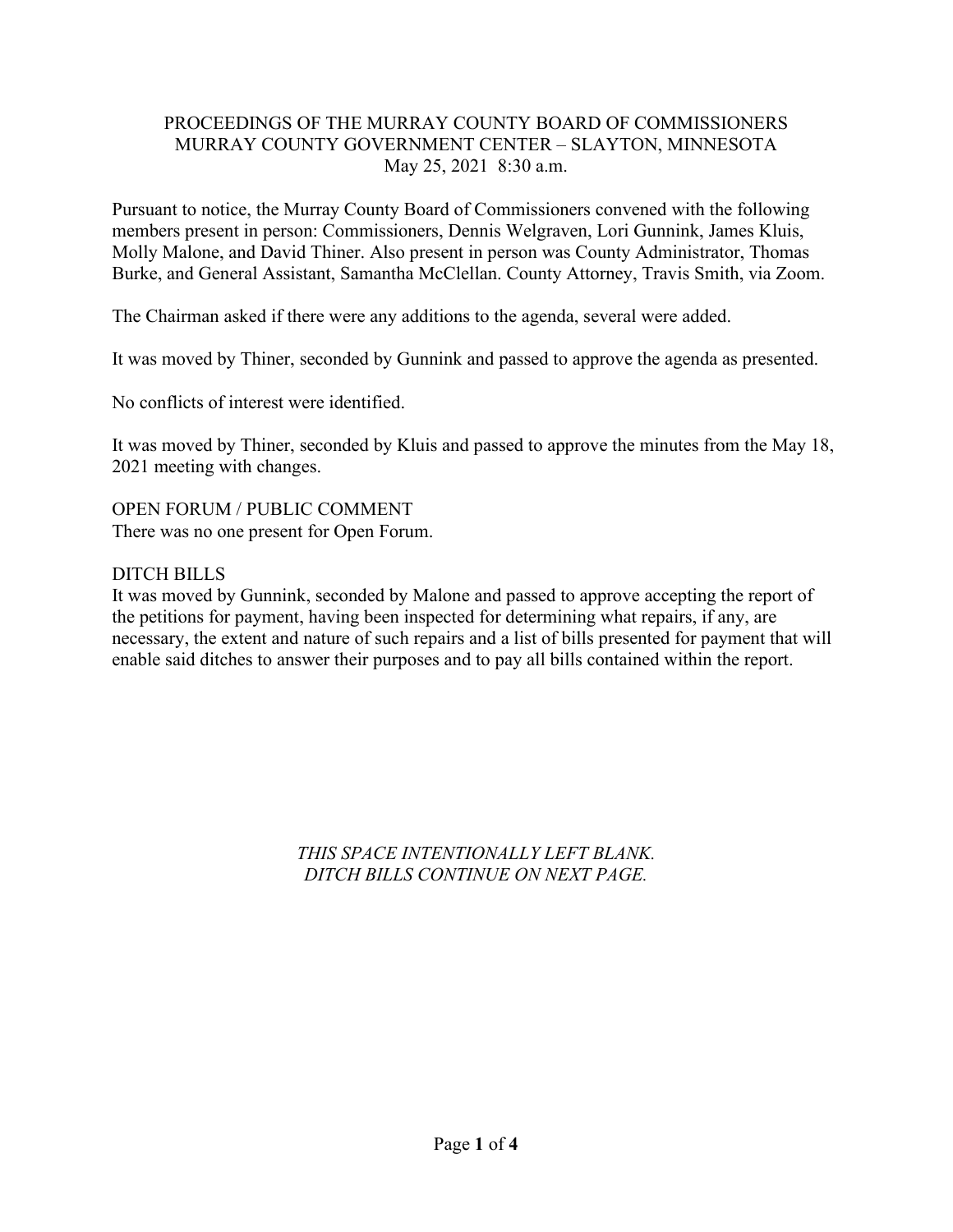| <b>Bolton &amp; Menk</b> |                          |          |                                                            |  |
|--------------------------|--------------------------|----------|------------------------------------------------------------|--|
| 21-706-6260              | CD <sub>41</sub>         | 810.00   | CD 41 Improvement - Engineering                            |  |
| 21-807-6260              | JD <sub>3</sub>          | 188      | JD 3 Improvement - Engineering                             |  |
| 21-810-810-6260          | JD <sub>6</sub>          | 1,027.00 | JD 6 Improvement - Engineering                             |  |
| 21-847-847-6260          | JD 20A                   | 947.00   | JD 20A Improvement - Engineering                           |  |
|                          | Subtotal                 | 2,972.00 |                                                            |  |
| Gislason & Hunter, LLP   |                          |          |                                                            |  |
| 21-706-6260              | CD <sub>41</sub>         |          | 65.00 CD 41 Improvement - Legal (Petitioner Attorney)      |  |
|                          | <b>Subtotal</b>          | 65.00    |                                                            |  |
| Loo Con, Inc.            |                          |          |                                                            |  |
| 21-749-6290              | CD 61                    |          | 530.00 #2021-002<br>Approved by T. Radke 5-19-20215-Thiner |  |
|                          | <b>Subtotal</b>          | 530.00   |                                                            |  |
| <b>Rinke Noonan</b>      |                          |          |                                                            |  |
| 21-674-6260              | CD 22                    | 352.50   | CD 22 Appeal - Legal                                       |  |
| 21-807-6260              | JD3                      | 234.00   | JD 3 Improvement - Legal                                   |  |
| 21-868-6260              | Admin                    | 200.00   | Monthly Retainer - Legal                                   |  |
|                          | Subtotal                 | 786.50   |                                                            |  |
|                          | <b>Total Ditch Bills</b> | 4,353.50 |                                                            |  |

### RESOLUTION SETTING THE SALE DATE FOR \$4,775,000 GENERAL OBLIGATION DRAINAGE BONDS

Commissioner Kluis presented the following resolution and moved for its adoption:

# RESOLUTION 2021-05-25-01

Resolution of Murray County, Minnesota, Approving a Notice of Sale for the Issuance of \$4,775,000 General Obligation Ditch Bonds, Series 2021A

BE IT RESOLVED, by the Board of County Commissioners (the "Board") of Murray County, Minnesota (the "Issuer"), as follows:

Section 1. Authority. Under and pursuant to the authority contained in Minnesota Statutes, Chapters 475 and 103E, as amended (collectively the "Act"), the Issuer is authorized to issue general obligation bonds to finance a portion of the costs of improvements to Judicial Ditch 3, Judicial Ditch 6 and Judicial Ditch 20A; and costs associated with Bond issuance. The Bonds are valid and binding general obligations of the Issuer payable from special assessments against benefitted properties. The full faith and credit of the Issuer is pledged to their payment, and the Issuer has validly obligated itself to levy ad valorem taxes in the event of any deficiency in the debt service account established for this issue (the "Project").

Section 2. The Bonds. The Board determines that it is necessary, expedient, and in the best interests of the Issuer's residents that the Issuer, as permitted by the Act, issue, sell and deliver its General Obligation Ditch Bonds, Series 2021A (the "Bonds"), in one or more series, for the purpose of financing the costs of the Project and paying the costs of issuing the Bonds.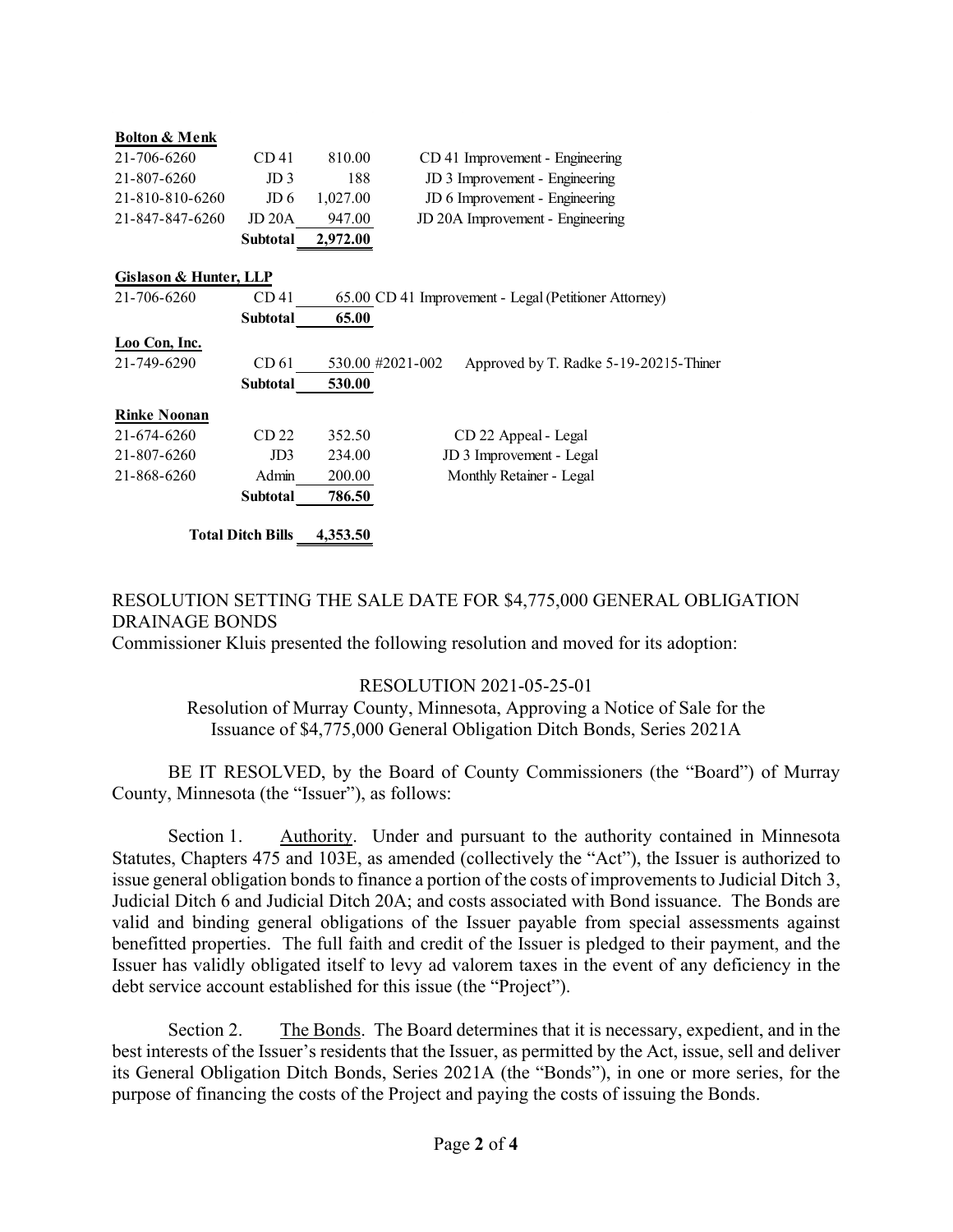Section 3. Notice of Sale. The Issuer's administrative staff is hereby authorized and directed to work with Northland Securities, Inc., municipal advisor to the Issuer, and Fryberger, Buchanan, Smith & Frederick, P.A., bond counsel, to solicit bids and arrange for the sale of the initial series of the Bonds in the amount of approximately \$4,775,000 in substantial compliance with the Notice of Sale attached hereto as Exhibit A, which Notice of Sale is hereby approved.

Section 4. Form and Terms of the Bonds. The form, specifications and provisions for repayment of the Bonds shall be set forth in a subsequent resolution of the Board.

The foregoing resolution was duly seconded by Commissioner Malone and thereupon being put to a vote, all members of the Board voted for its adoption.

### MUNICIPAL ADVISORY AGREEMENT

It was moved by Malone, second by Thiner and passed to approve the Municipal Advisory Service Agreement by and between Murray County, Minnesota and Northland securities, inc. Per the recommendation of Auditor/Treasure Heidi Winter.

BID OPENING COUNTY-WIDE STRIPING PROJECT, CP 01-21 At 9 a.m., the Board Chair called for the bid opening for County-wide Striping Project, CP 01-21

| Company              | <b>Address</b>                                                         | Bid Amount  |
|----------------------|------------------------------------------------------------------------|-------------|
| AAA Striping Service | 12220 43rd ST NE, St. Michael, MN 55376                                | \$83,248.50 |
|                      | Traffic Marking Service, Inc. 621 Division St. E, Maple Lake, MN 55358 | \$85,326.10 |

PROJECT SAP 051-601-016 GRANT AGREEMENT AND RESOLUTION Commissioner Thiner presented the following resolution and moved for its adoption:

> RESOLUTION 2021-05-25-02 For Agreement to State Transportation Fund Local Bridge Replacement Program Grant Terms and Conditions SAP 051-601-016

WHEREAS, Murray County has applied to the Commissioner of Transportation for a grant from the Minnesota State Transportation Fund for construction of Bridge No. 51J57; and

WHEREAS, the Commissioner of Transportation has given notice that funding for this bridge is available; and

WHEREAS, the amount of the grant has been determined to be \$68,671.25 by reason of the lowest responsible bid;

NOW THEREFORE, be it resolved that Murray County does hereby agree to the terms and conditions of the grant consistent with Minnesota Statutes, section 174.50, and will pay any additional amount by which the cost exceeds the estimate, and will return to the Minnesota State Transportation Fund any amount appropriated for the project but not required. The proper county officers are authorized to execute a grant agreement and any amendments thereto with the Commissioner of Transportation concerning the above-referenced grant.